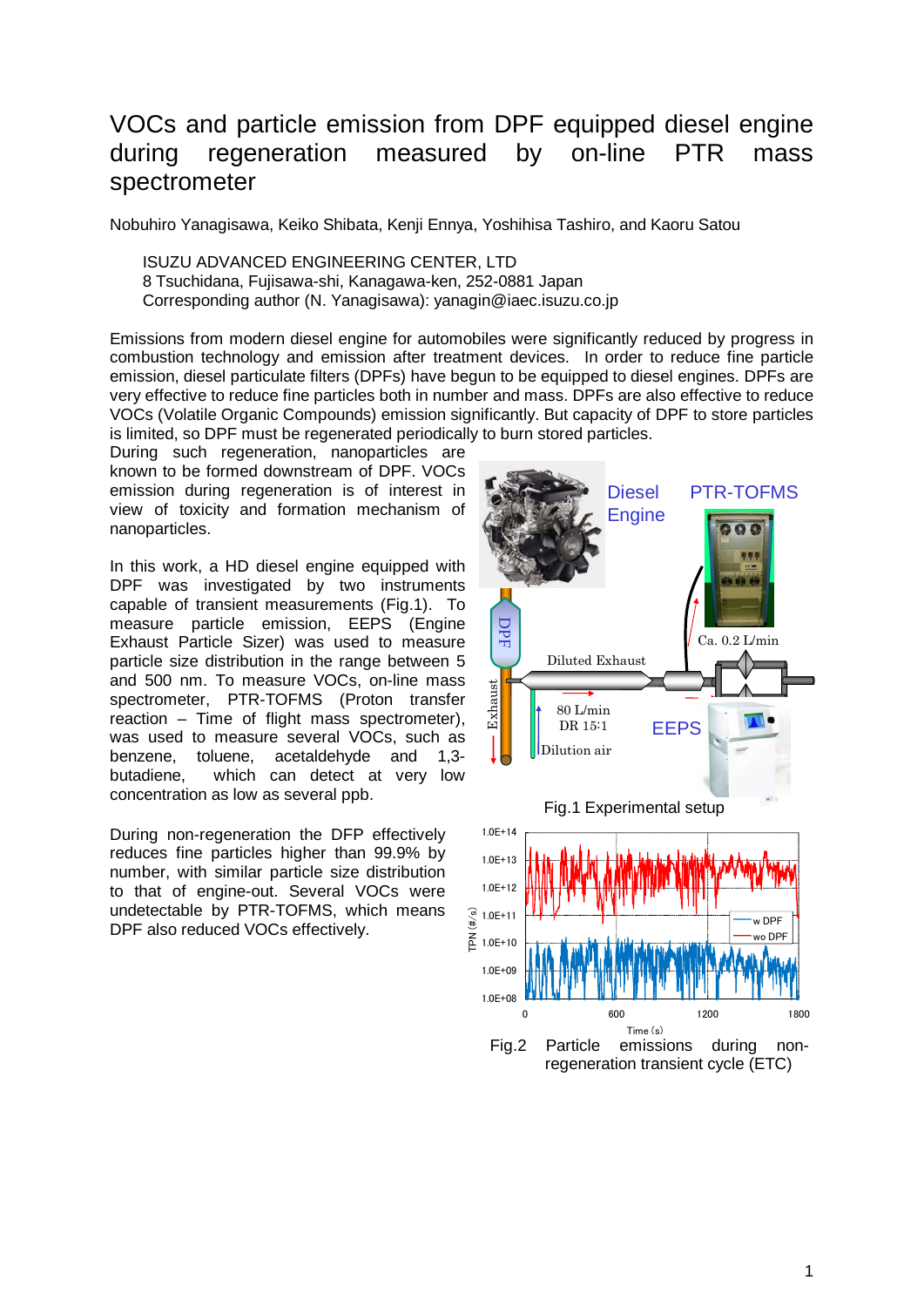During active regeneration of DPF, fine particle emission increased with nanoparticle formation by nucleation. (Fig.3) Comparison of particle size distribution showed clear nucleation mode with mode diameter ca. 10 nm.



Fig.3 Comparison of total particle numbers (a) and particle size distributions (b) between nonregeneration and regeneration

Simultaneous VOCs measurement showed that VOCs as well as THC emission increased prior to nucleation of particles then after reduced gradually. (Fig.4) It is suggested that nucleation was caused not by organic compounds rather by inorganic compounds such as sulfate.



Simultaneous measurements of VOCs and fine particles show that during regeneration of DPF fine particles emission increases significantly by nucleation, but almost no increase of VOCs is accompanied with nucleation of particles.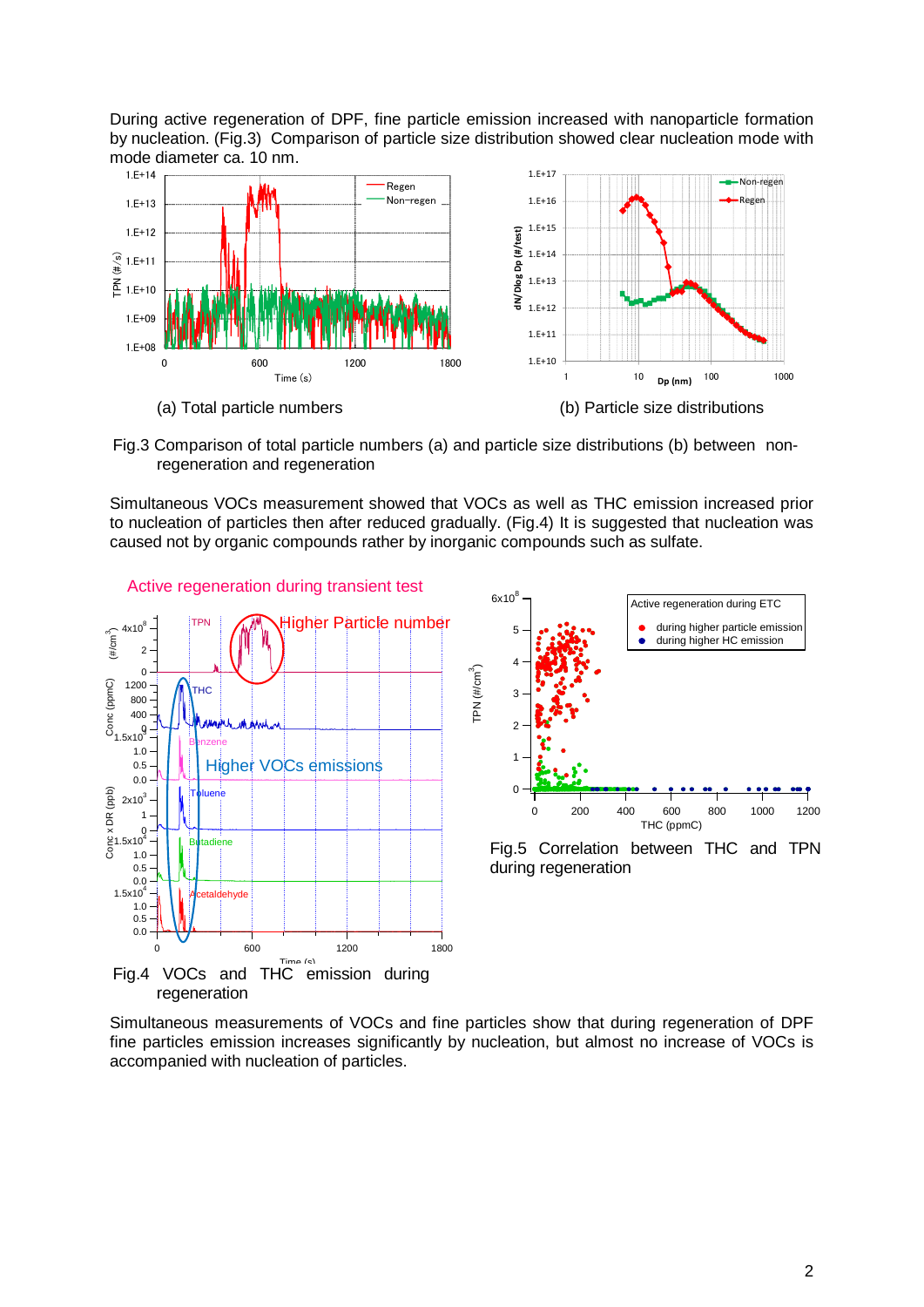

#### VOCs and particle emission from DPF equipped diesel engine during regeneration measured by on-line PTR mass spectrometer

#### Nobuhiro Yanagisawa, Keiko Shibata, Kenji Enya, Yoshihisa Tashiro and Kaoru Satou ISUZU Advanced Engineering Center, Ltd., Japan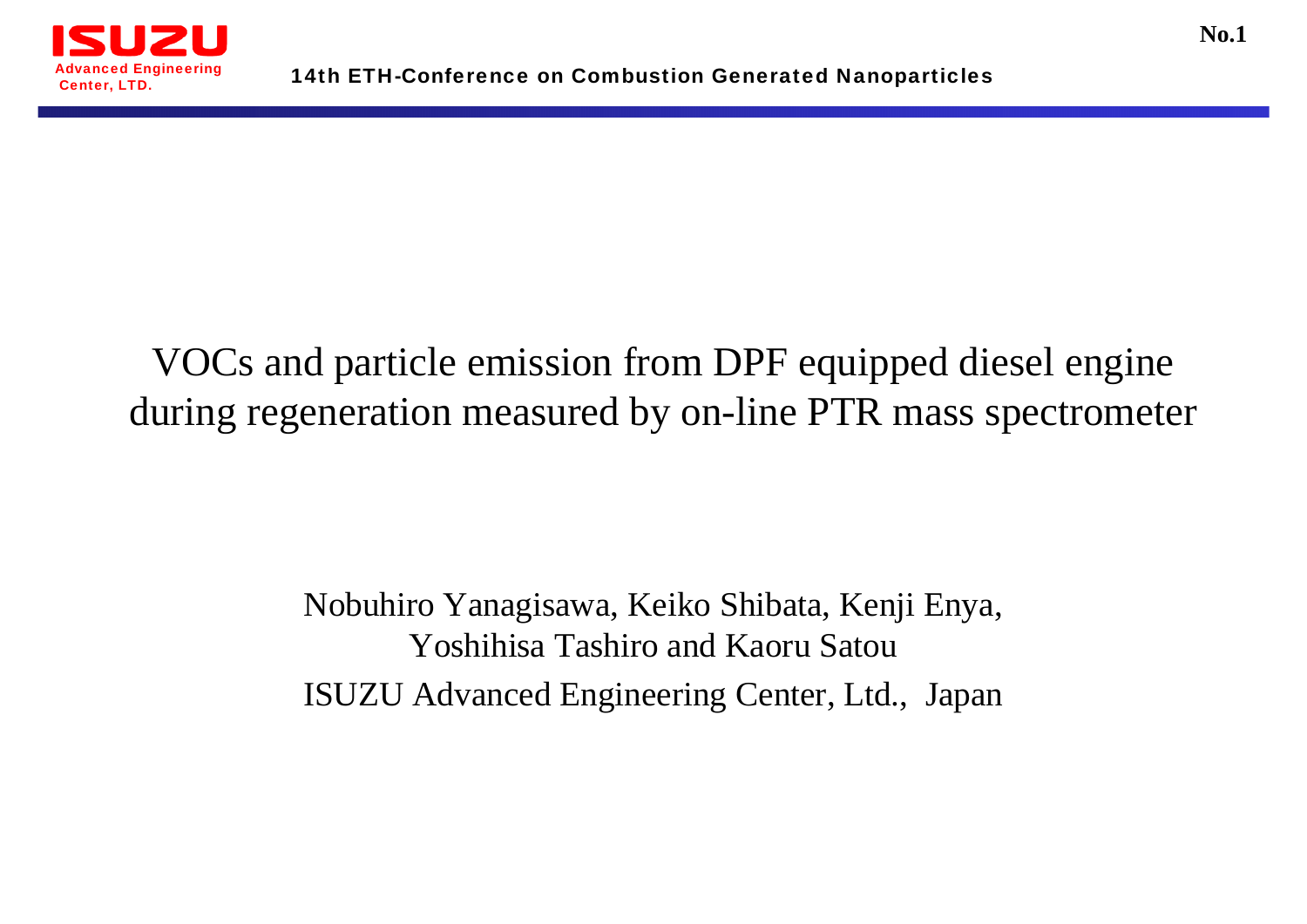

### Introduction

- $\bullet$  Emission from modern diesel engines for automobiles are significantly reduced by progress in combustion technology and emission aftertreatment devices.
- Emission reduction by diesel particulate filter (DPF)
	- <del>– 2000 2000 2000 2000 2000</del> Significant reduction of VOCs as well as particles by DPF
	- – Periodical regeneration of DPF increase emission
		- Particle emission
			- Filtering efficiency decrease Loss of trapped particle layer
		- VOC emission
			- VOCs generation Oxidation of particles
- Transient emission measurement
	- Regeneration quite transient process
	- VOCs PTR-TOFMS
		- benzene, toluene, 1,3-butadiene and acetaldehyde
	- Particle size and number EEPS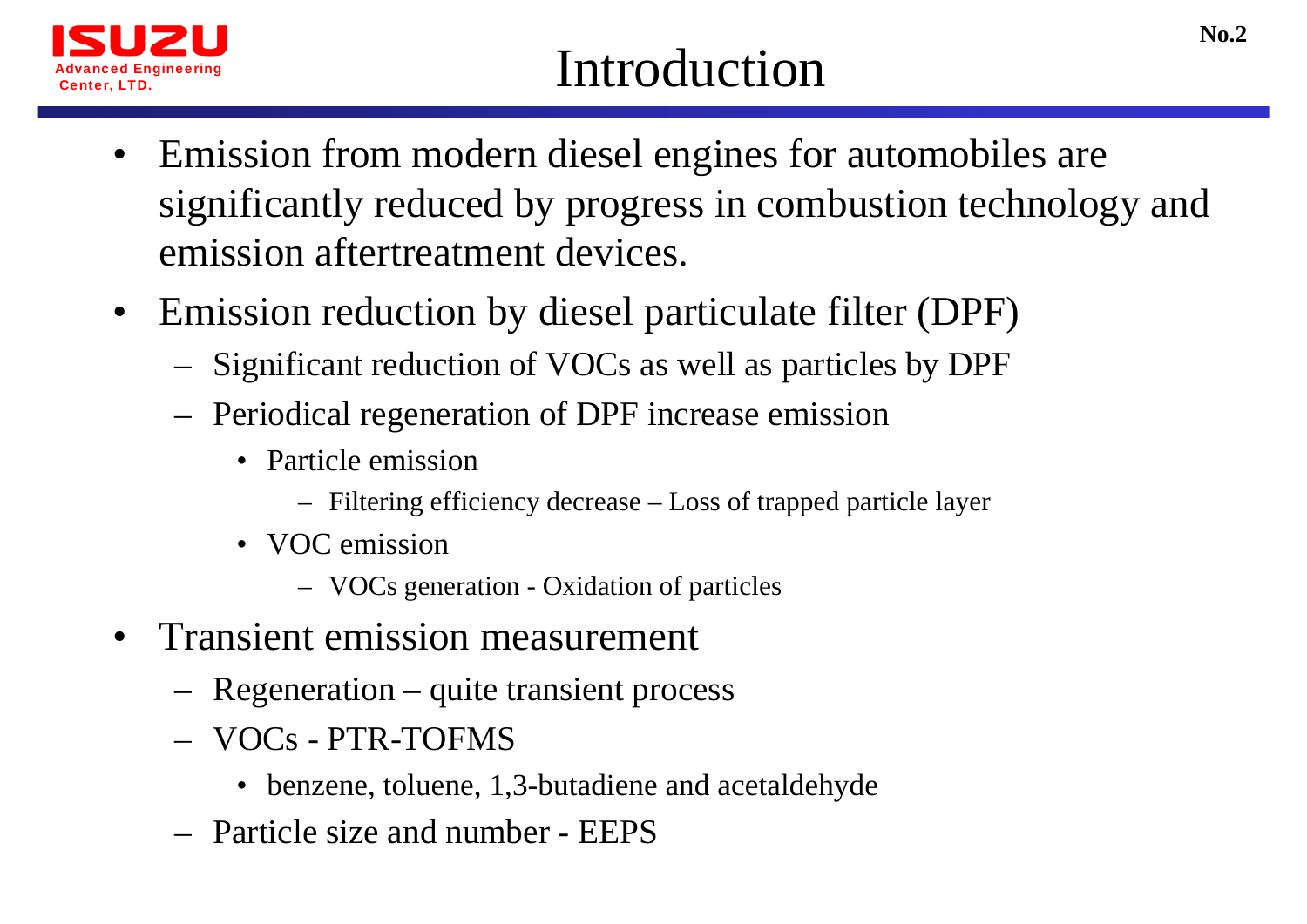

## Experimental

- • Diesel engine
	- Direct injection Turbo-intercooler
	- –Catalyzed Diesel Particulate Filter
- $\bullet$  Exhaust sampling
	- – Partial flow dilution system Dilution Ratio : 15:1 constant
- • EEPS - Particles
	- Size range : 5 560nm
	- Sampling rate : 0.1 sec
- $\bullet$ PTR-TOFMS - VOCs

|                        | Specification                        |
|------------------------|--------------------------------------|
| Ionization method      | Proton transfer reaction by $H_3O^+$ |
| Mass spectrometer      | High resolution TOF MS               |
| Mass range             | 1 to 20,000                          |
| Mass resolution        | ca. 3500 (V-mode)                    |
| Data Averaging<br>time | 1 sec                                |
| Sampling line          | Heated sampling line                 |

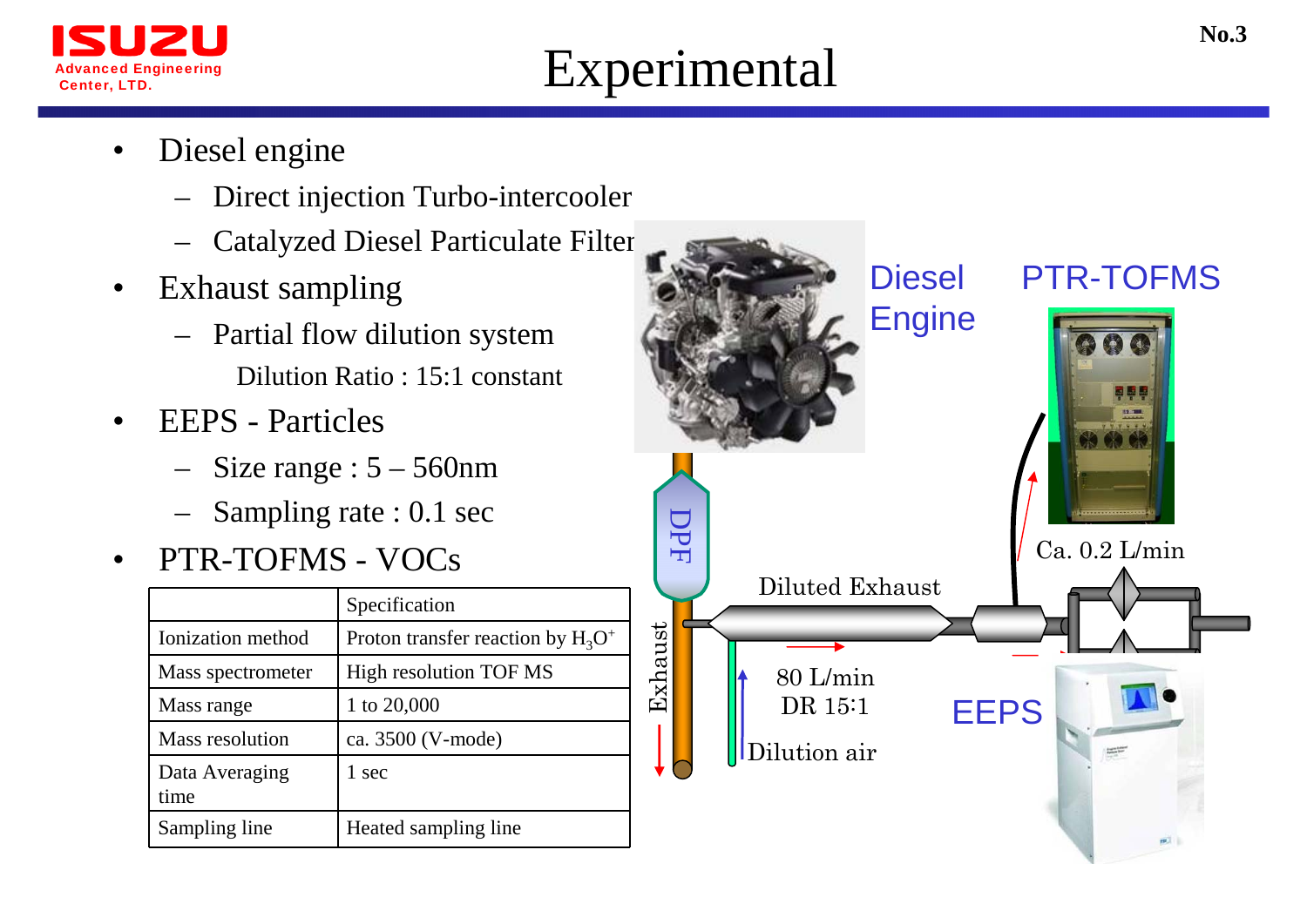

# VOCs measurement by PTR-TOFMS

- $\bullet$  PTR (Proton Transfer Reaction): Chemical Ionization
	- –Wide range of VOCs can be analyzed
	- – Suppress fragmentation of ionized molecules  $H_2O + e^- \rightarrow H_2O \cdot H^+ + OH^- + e^-$  (hollow cathode)  $VOC + H<sub>2</sub>O<sup>•</sup>H<sup>+</sup> \rightarrow VOC<sup>•</sup>H<sup>+</sup> + H<sub>2</sub>O$  (PTR Drift Tube)
- TOFMS (Time of Flight Mass Spectrometer)
	- Fast full scan  $\rightarrow$  transient measurement

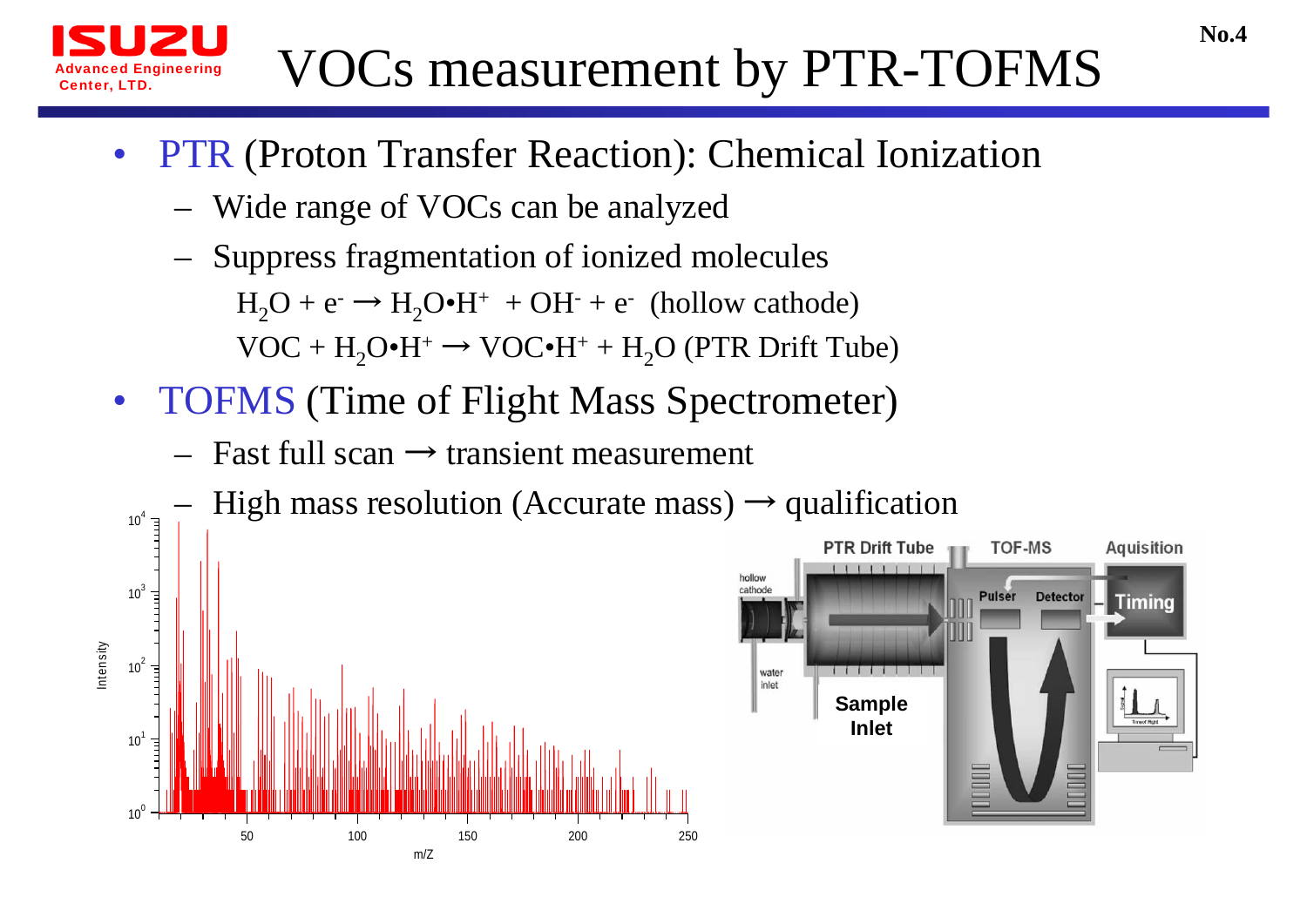Particle size and number measurement – Non regeneration

- • Particle size and number in transient test cycle
	- Test condition

Advanced Engineering

Center, LTD.

- ETC mode , DPF 50% loading, Non-regeneration
- TPN (Total particle number solid and volatile particles)
	- With DPF reduced more than 3 orders of magnitude -> Filtering efficiency > 99.9%
- Particle size
	- No significant change in size downstream DPF mode diameter ca. 50nm

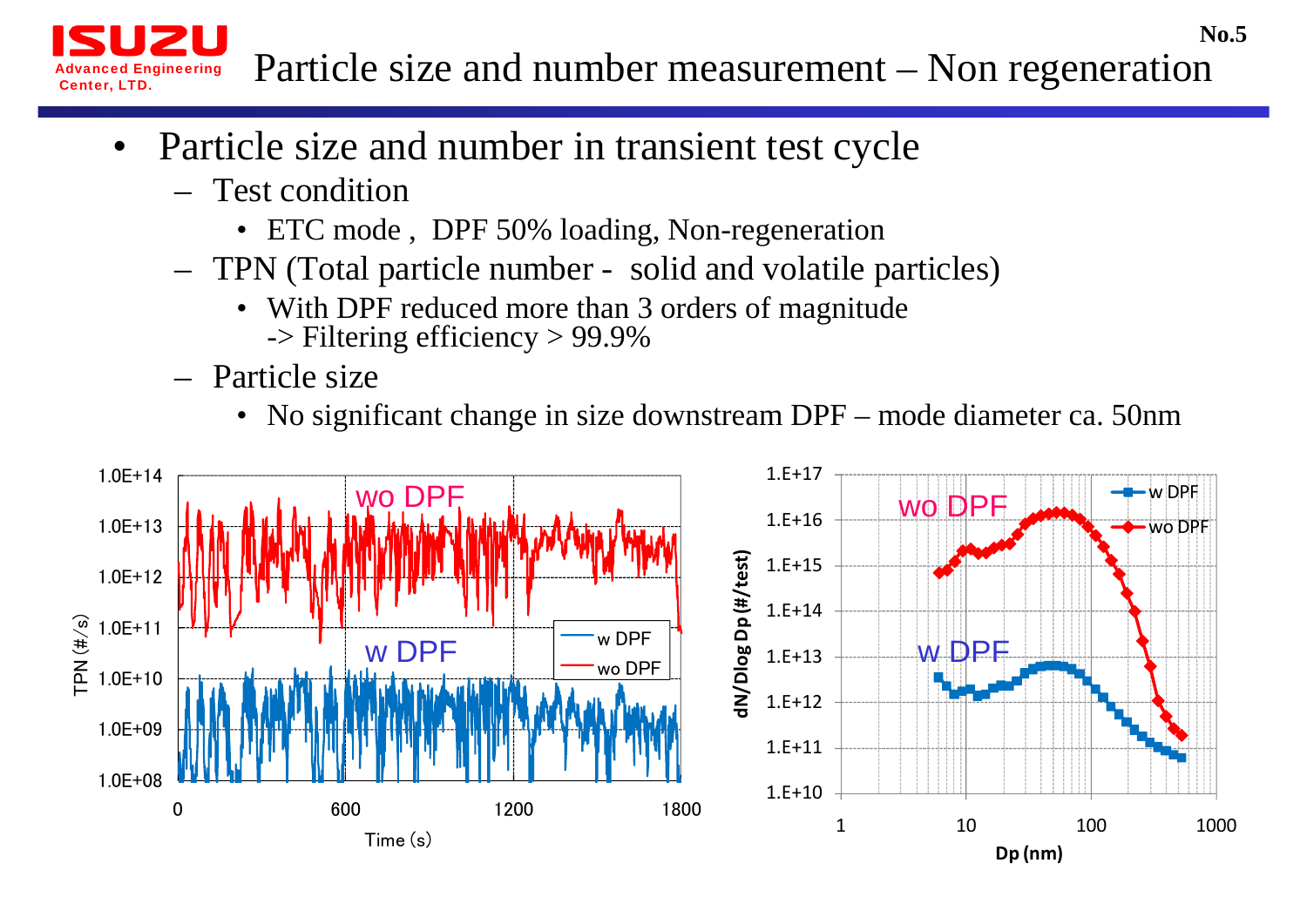

- • VOCs emissions measured by PTR-TOFMS
	- With DPF most VOCs are undetected except beginning of tests where DPF is at lower temperature
		- •Test condition : ETC mode , DPF 50% loading, Non-regeneration

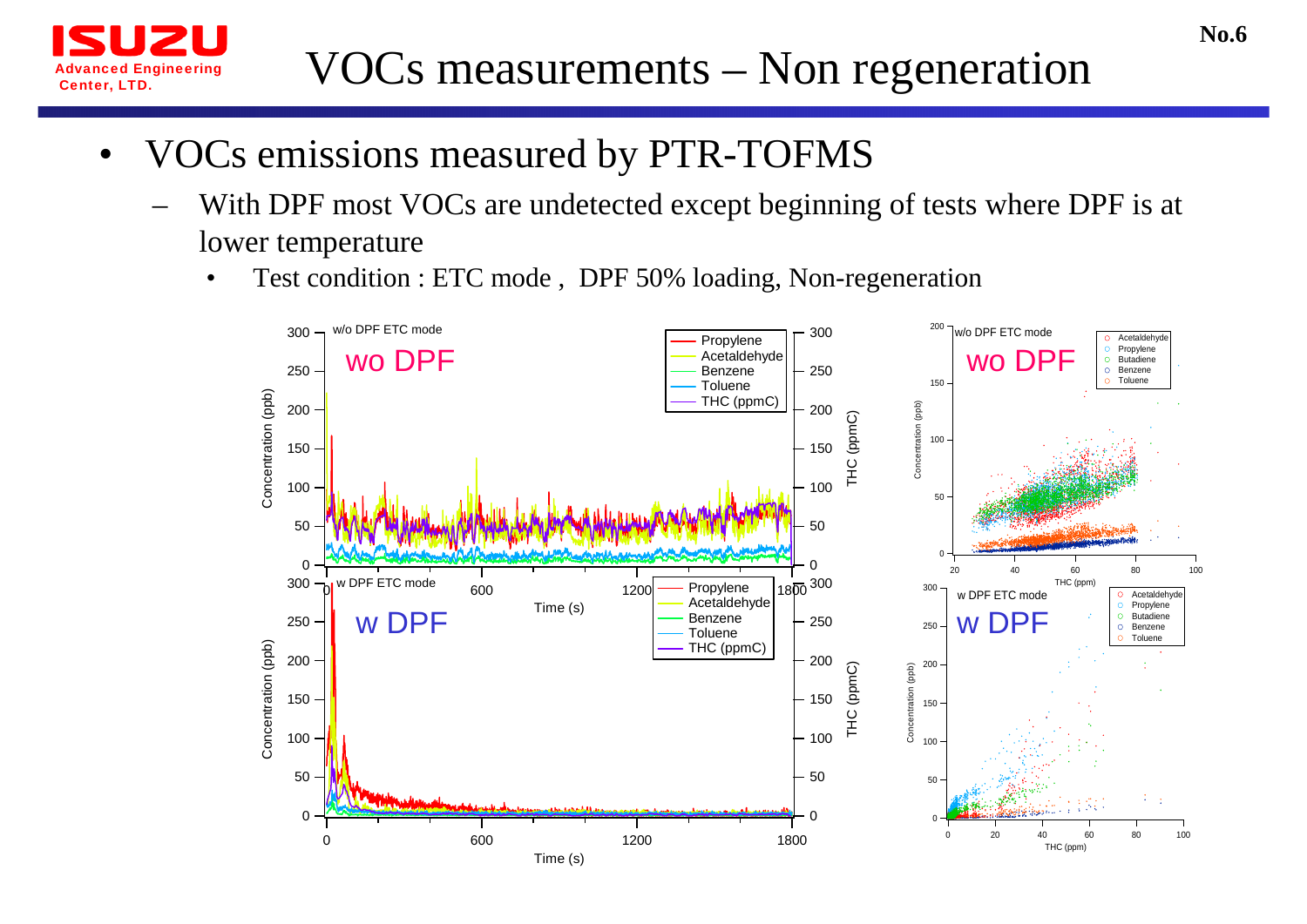

## Active regeneration of DPF

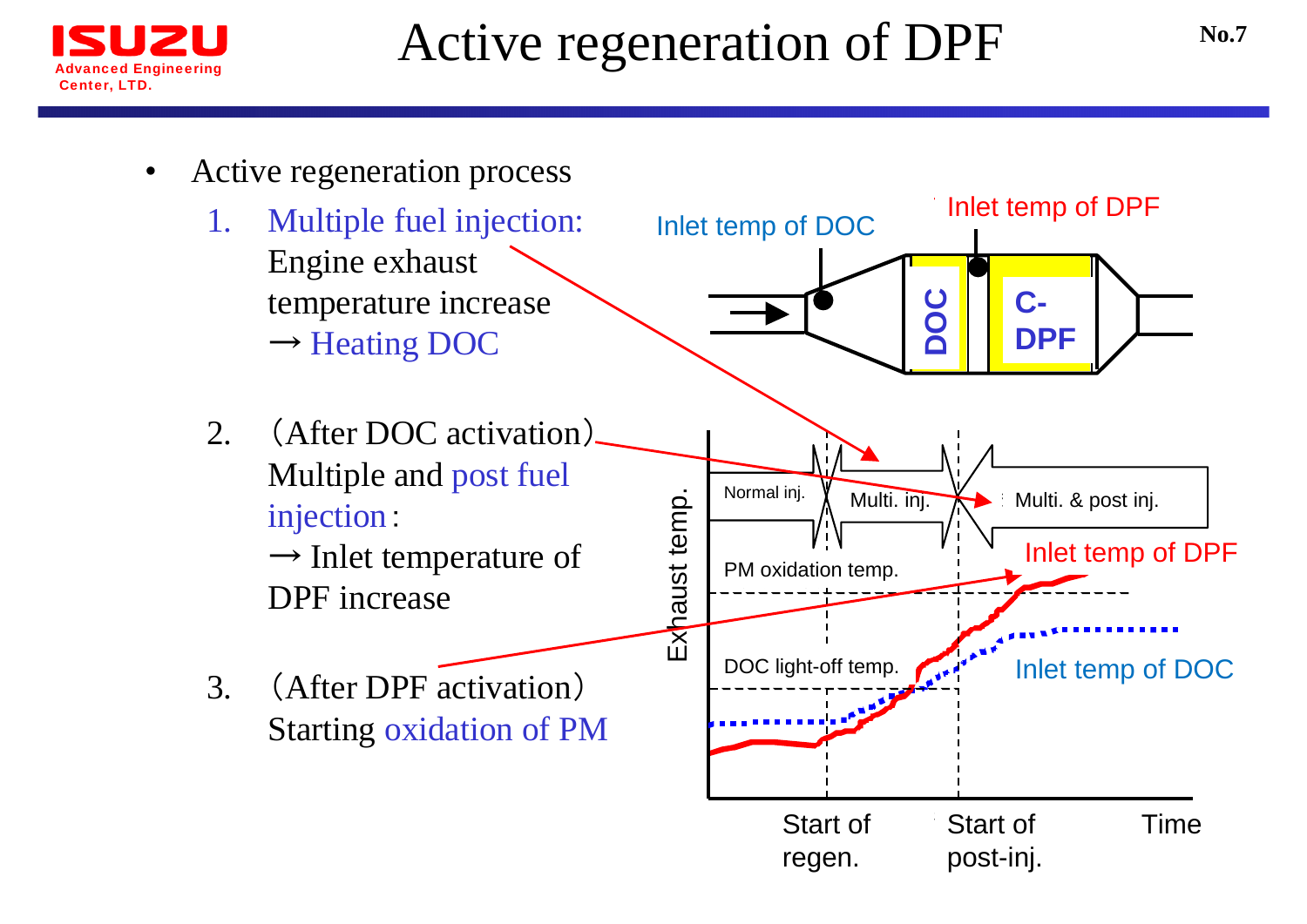#### Particle size and number measurement – Regeneration

- $\bullet$  Particle size and number during active regeneration
	- Test condition

anced Engineering

Center, LTD.

- ETC mode, DPF active regeneration
- TPN increase
	- Particles of Dp < 30nm increase significantly
	- Particles of Dp > 30nm no increase
- Particle size
	- $\bullet$ Bimodal distribution : Mode diameter 10nm and 50nm

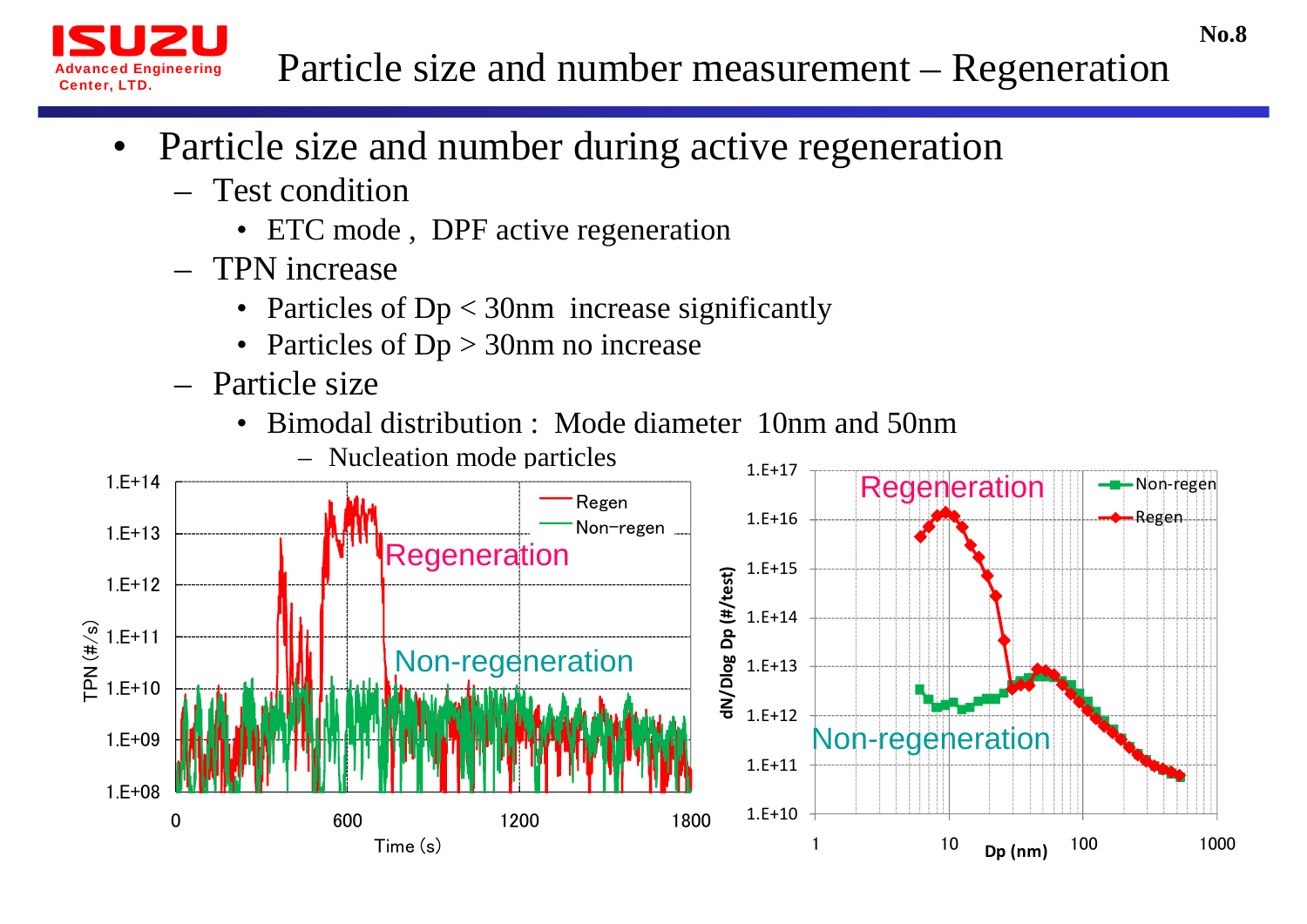

#### VOCs measurement – Active regeneration

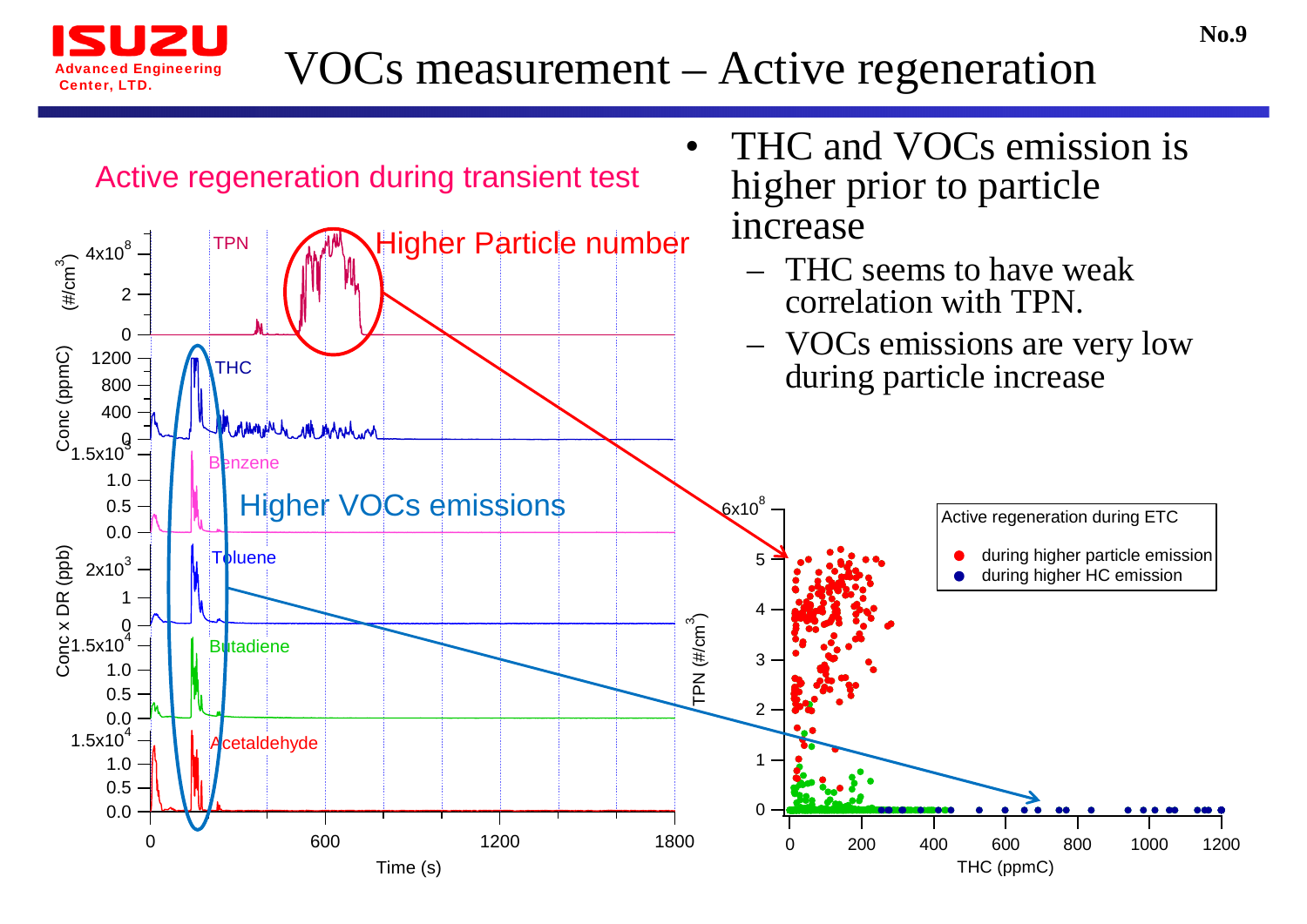Advanced Engineering Correlation of VOC concentrations and Particle number Center, LTD.

•Higher particle and VOCs emissions occurred independently.

**No.10**

– During higher particle emissions lower VOC concentrations were observed.

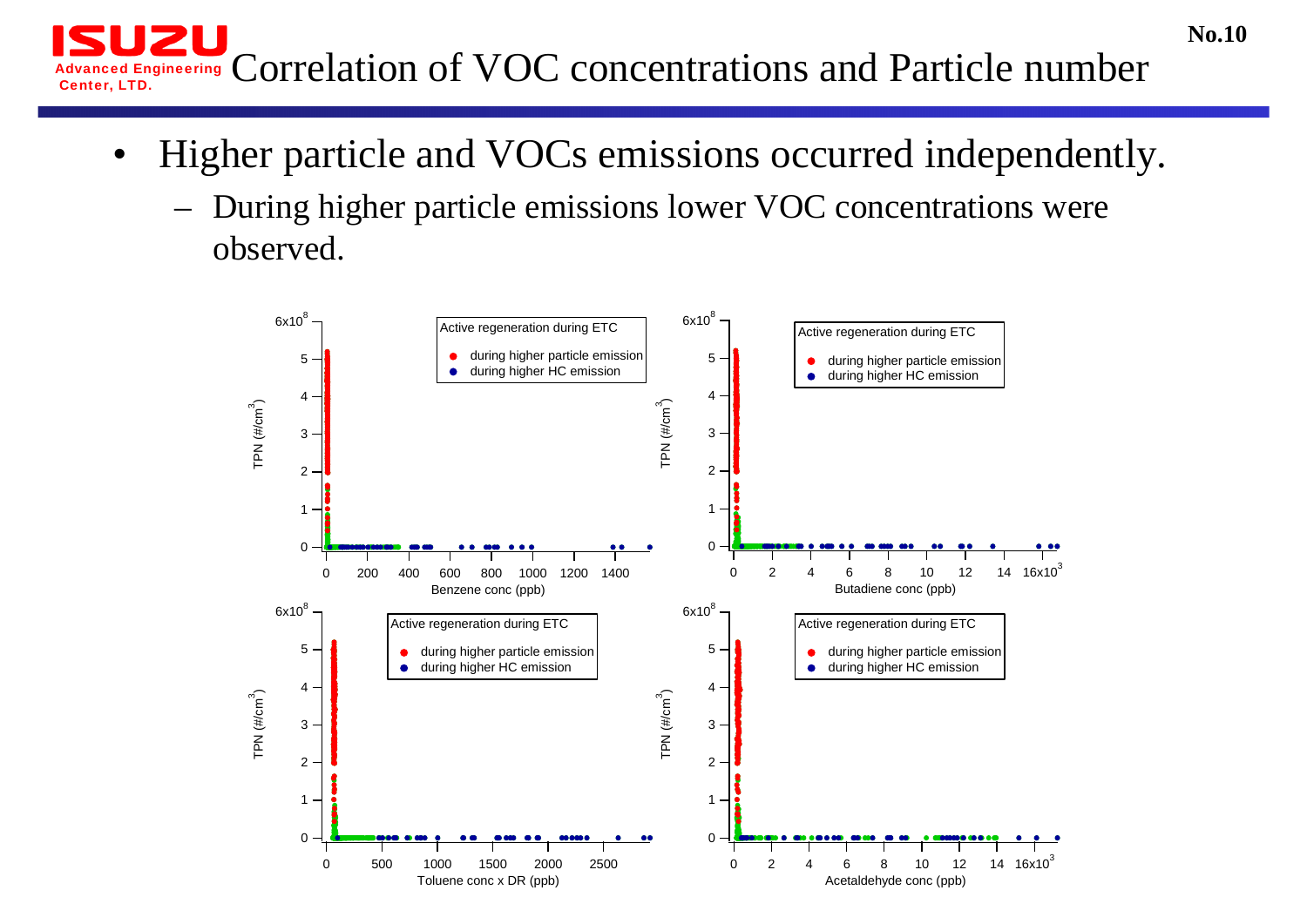

#### Active regeneration in steady state test

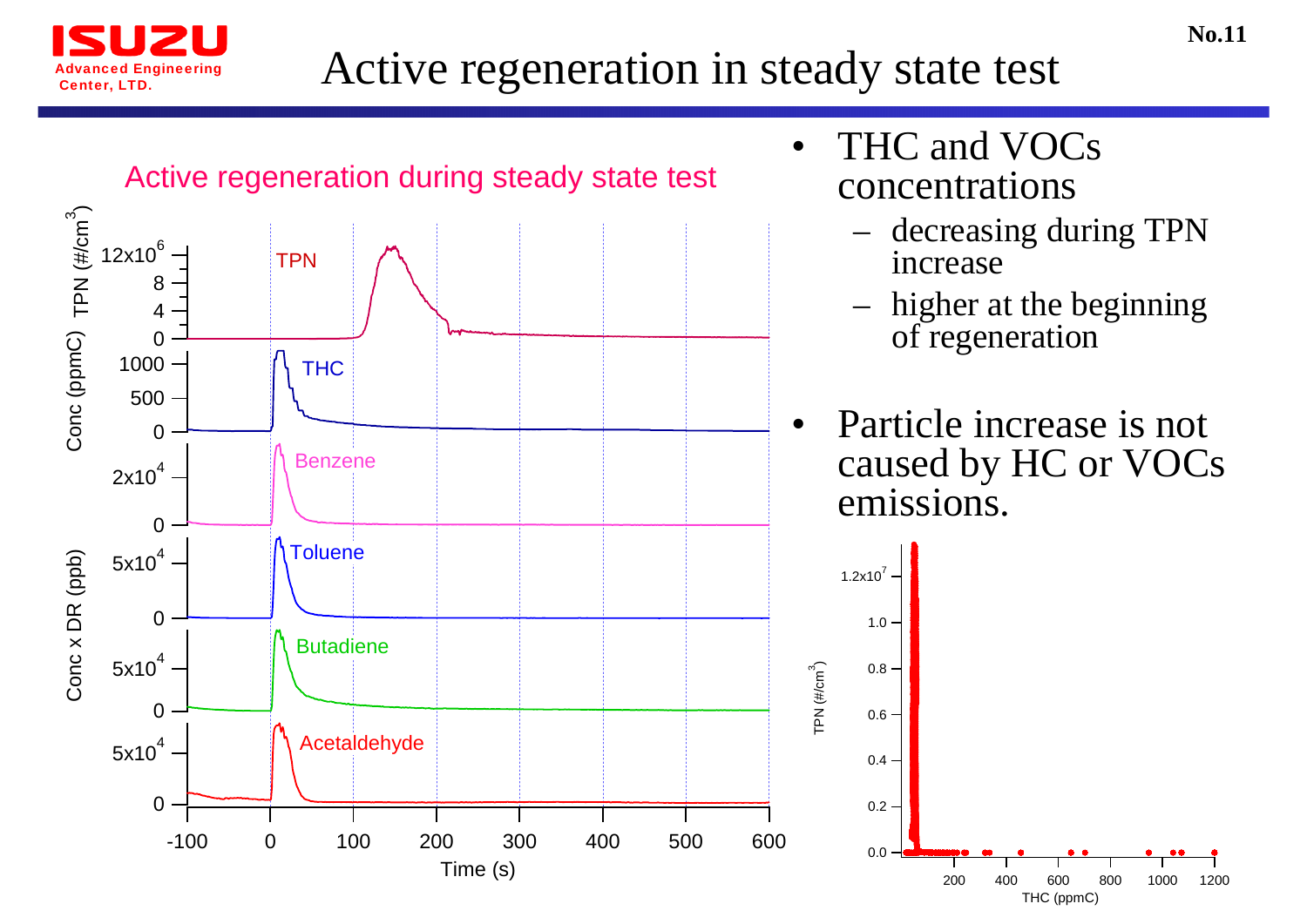![](_page_13_Picture_0.jpeg)

# VOC emissions during regeneration

- $\bullet$  Correlation of VOCs and THC
	- Benzene, Toluene, Butadiene linear better correlation
	- Acetaldehyde rather scattered correlation

![](_page_13_Figure_5.jpeg)